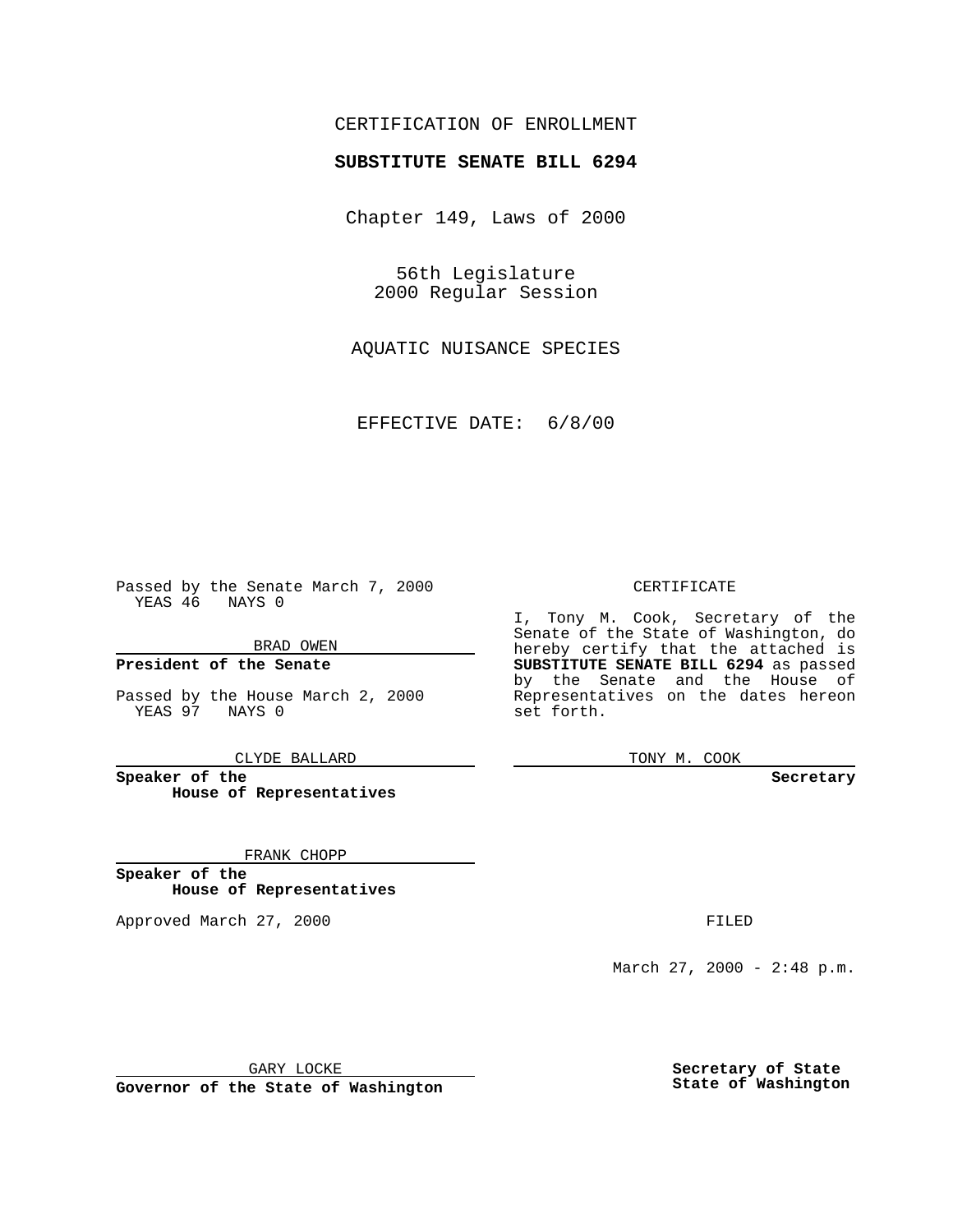## **SUBSTITUTE SENATE BILL 6294** \_\_\_\_\_\_\_\_\_\_\_\_\_\_\_\_\_\_\_\_\_\_\_\_\_\_\_\_\_\_\_\_\_\_\_\_\_\_\_\_\_\_\_\_\_\_\_

\_\_\_\_\_\_\_\_\_\_\_\_\_\_\_\_\_\_\_\_\_\_\_\_\_\_\_\_\_\_\_\_\_\_\_\_\_\_\_\_\_\_\_\_\_\_\_

### AS AMENDED BY THE HOUSE

Passed Legislature - 2000 Regular Session

#### **State of Washington 56th Legislature 2000 Regular Session**

**By** Senate Committee on Natural Resources, Parks & Recreation (originally sponsored by Senators Jacobsen, Haugen and Oke)

Read first time 01/27/00.

1 AN ACT Relating to aquatic nuisance species; and adding a new section to chapter 75.24 RCW.

BE IT ENACTED BY THE LEGISLATURE OF THE STATE OF WASHINGTON:

 NEW SECTION. **Sec. 1.** A new section is added to chapter 75.24 RCW to read as follows:

 (1) The aquatic nuisance species committee is created for the purpose of fostering state, federal, tribal, and private cooperation on aquatic nuisance species issues. The mission of the committee is to minimize the unauthorized or accidental introduction of nonnative aquatic species and give special emphasis to preventing the introduction and spread of aquatic nuisance species. The term "aquatic nuisance species" means a nonnative aquatic plant or animal species that threatens the diversity or abundance of native species, the ecological stability of infested waters, or commercial, agricultural, or recreational activities dependent on such waters.

 (2) The committee consists of representatives from each of the following state agencies: Department of fish and wildlife, department of ecology, department of agriculture, department of health, department of natural resources, Puget Sound water quality action team, state